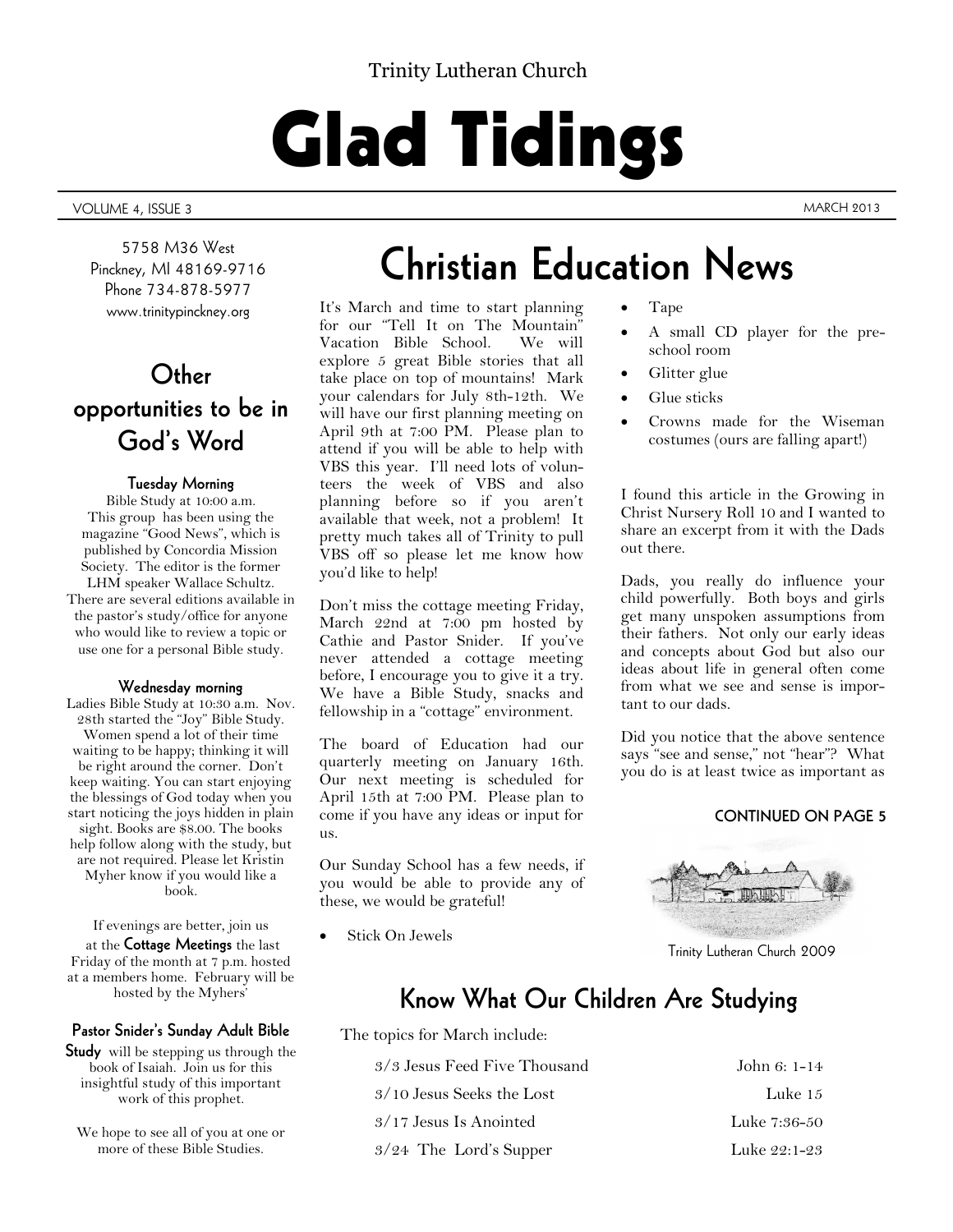# **Pastor's Page**

*We are a gift to each other*

### by Pastor Snider

We who believe that Christ died and rose from the dead receive many

blessings from our Lord, Savior and God. It is a package deal that includes added blessings from our Father in heaven. One of the greatest gifts is the blessing that we are to each other. Each of us

through our Lord is a little bit of Jesus. That makes it very easy for us to reach out to others with our abundant gifts. We do have a responsibility to manage the blessings we receive from our Lord Jesus. Some might encourage you to be good stewards of these gifts by distributing them among others in your family, congregation and community. Caring for one another and for those whom God made is a gift we receive and costs nothing to pass along to others. How would you feel if you received a kind word? How would you know some one cares for you if they didn't say anything as you struggle with your thoughts or feelings? Caring might include acts of kindness but can very well be simply telling a friend or neighbor that you feel good when they are happy and sad when you know they are sad.

Sharing what we have been given by God in the way of blessings is a very common method of reaching out to others. There are many other sharing events that take place in our congregation and community. We traditionally share our food with

those who are mourning the loss of a loved one. A recent fundraiser is an example of sharing what we have with those in need. We can share the words, which Christ spoke and are recorded for us to read in the Bible with those who have not heard. Sharing what we have includes sharing the promise for salvation. Each of these different opportunities to reach out to others is a way of being a blessing to them because God the Father has blessed you.

**"We do have a responsibility to manage the blessings we receive from our Lord Jesus."**

Giving is typically the act of sharing our money. Through the combined efforts of the congregation and synod we give

money to various mission and support groups in a very organized way. This is a practice which first allows for a larger amount of money available to large projects and secondly we combine the money from those less blessed and the more blessed to make the work of our Lord a common practice for all. We all recognize that we are one of God's creatures and that giving to one of us is like giving to another but often we satisfy our needs and then give what is left over. This is not the plan Jesus talks about as He teaches us through the Gospels. The first fruits belong to the Lord and we are given the freedom to give to those we see have a need to receive blessings from our Lord.

Loving may be the most difficult of the blessings to describe and also the most difficult to manage. As we look around we compare our love with others and we keep it as if it were a limited commodity. Scripture teaches us that it is increased like faith through handing it out to God's creatures. This is one of those things, which we are to be careful not to hide in our yard or

field. This love is to be heaped on others even when we have no other blessings we are reminded that God so loved us … As we live a life filled with blessings we most certainly have been loved. Often loving is hard to do because of jealousy of others blessings or because we hold a grudge. Jesus loved us and did not hold it against anyone that He was killed for our sins. He continued to love those who abused and mocked Him.

Believers, who possess Christ's righteousness and feel His love in their hearts, will, like the apostles, constantly want to grow in their knowledge of Him. They will want to experience His love ever more deeply and respond to that love with lives of loving service to Jesus. Caring, sharing, giving and loving are part of our responsibility as stewards of all the blessings God gives to us each day. These blessings increase as we grow closer to God the Father and God the Son by letting God the Holy Spirit reach us through increased scripture reading and study. Grow and Glow through His word!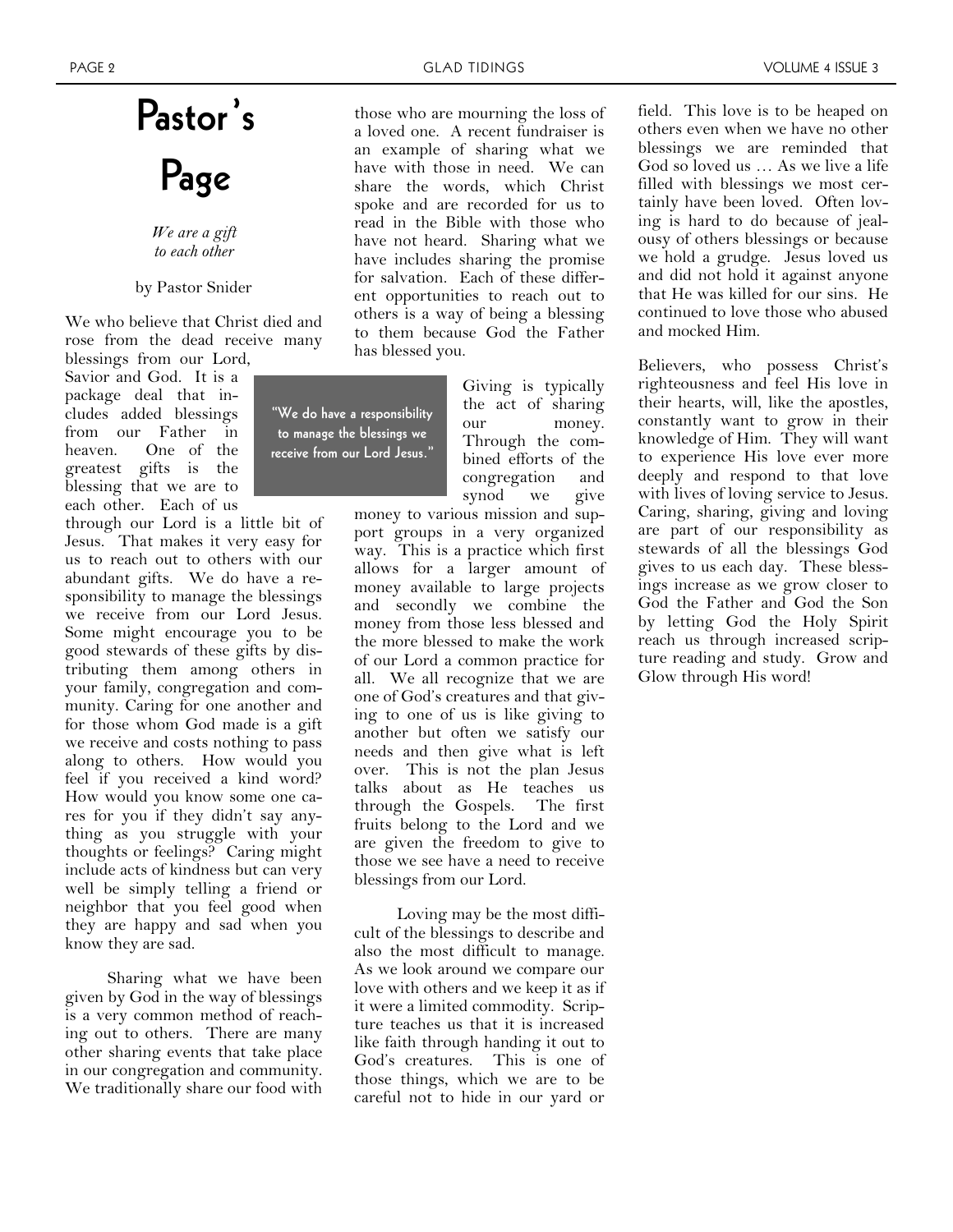**Datument of Capital River Board** Civist Civist

# March 2013

TRINITY LUITHERAN CHURCH<br>5758 M36 West<br>Pindeney, MI 48169-9716<br>Phone 734-878-5977 www.trinitypinckney.org

| Sat                     | Men's Group<br>$7:OO$ am<br>U                                                                                                        | σ                                                                                               | ςí                                                                                               | 23                                                                                               | Decorate for Easter and<br>Easter Breakfast<br>10:00 am<br>set up for<br>SS |                                                                                                                                              |
|-------------------------|--------------------------------------------------------------------------------------------------------------------------------------|-------------------------------------------------------------------------------------------------|--------------------------------------------------------------------------------------------------|--------------------------------------------------------------------------------------------------|-----------------------------------------------------------------------------|----------------------------------------------------------------------------------------------------------------------------------------------|
| Œ                       | Kid's Craft Night<br>6:00                                                                                                            | $\infty$                                                                                        | 75                                                                                               | 7:00 Cottage<br>Meeting @<br>Sniders<br>22                                                       | Good Friday<br>Service<br>7:00<br>88                                        |                                                                                                                                              |
| ᅾ                       |                                                                                                                                      | 7:00 Posse<br>N                                                                                 | 7:00 Elders<br>$\overline{A}$                                                                    | 7:00 Cound<br>$\mathcal{E}$                                                                      | 7:00<br>Maundy Thursday<br>Service<br>88                                    |                                                                                                                                              |
| Wed                     |                                                                                                                                      | 10:30 Bible Study @ Trinity<br>7:00 <b>Lenten Worship</b><br>8:00Choir<br>6:00 Soup Supper<br>Ò | 10:30 Bible Study @ Trinity<br>7:00 <b>Lenten Worship</b><br>8:00Choir<br>6:00 Soup Supper<br>23 | 10:30 Bible Study @ Trinity<br>7:00 <b>Lenten Worship</b><br>8:00Choir<br>6:00 Soup Supper<br>06 | 27                                                                          |                                                                                                                                              |
| ů۹                      |                                                                                                                                      | 10:00 Bble Study @<br>Trinity<br>ю                                                              | 10:00 Bble Study<br>@ Trinity<br>12                                                              | $\int_{1}^{10}$ 10:00 Bble Study @                                                               | 10:00 Bible Study @<br>Trinity<br>96                                        |                                                                                                                                              |
| $\overline{\text{Mon}}$ | Altar Guild: Cathie Snider and Helen Riggs<br>3/3 Cassie Gulowski<br>3/10 Kemy Minger<br>3/17 Kyle Rydzewski<br>3/24 Mathew Frazzini | 7:00 Trustees<br>А                                                                              | $\tilde{z}$                                                                                      | 84                                                                                               | 25                                                                          |                                                                                                                                              |
| Sun                     | Acolyte:                                                                                                                             | 8:45 Bible Class<br>& Sunday School<br>10:00 Worship w/<br>Comm.<br>m                           | 8:45 Bible Class &<br>10:00 Worship<br>Sunday School<br>$\tilde{C}$                              | 8:45 Bible Class<br>& Sunday School<br>10:00 Worship w/<br>Comm.<br>$\tilde{L}$                  | 8:45 Bible Class &<br>Sunday School<br>10:00 Palm Sunday<br>24              | 9:30 Easter Egg Hunt<br><b>Celebration Service</b><br>8:45 Breakfast and<br>Sonrise Service<br>10:00 Easter<br>$\frac{90}{8}$<br>$\tilde{c}$ |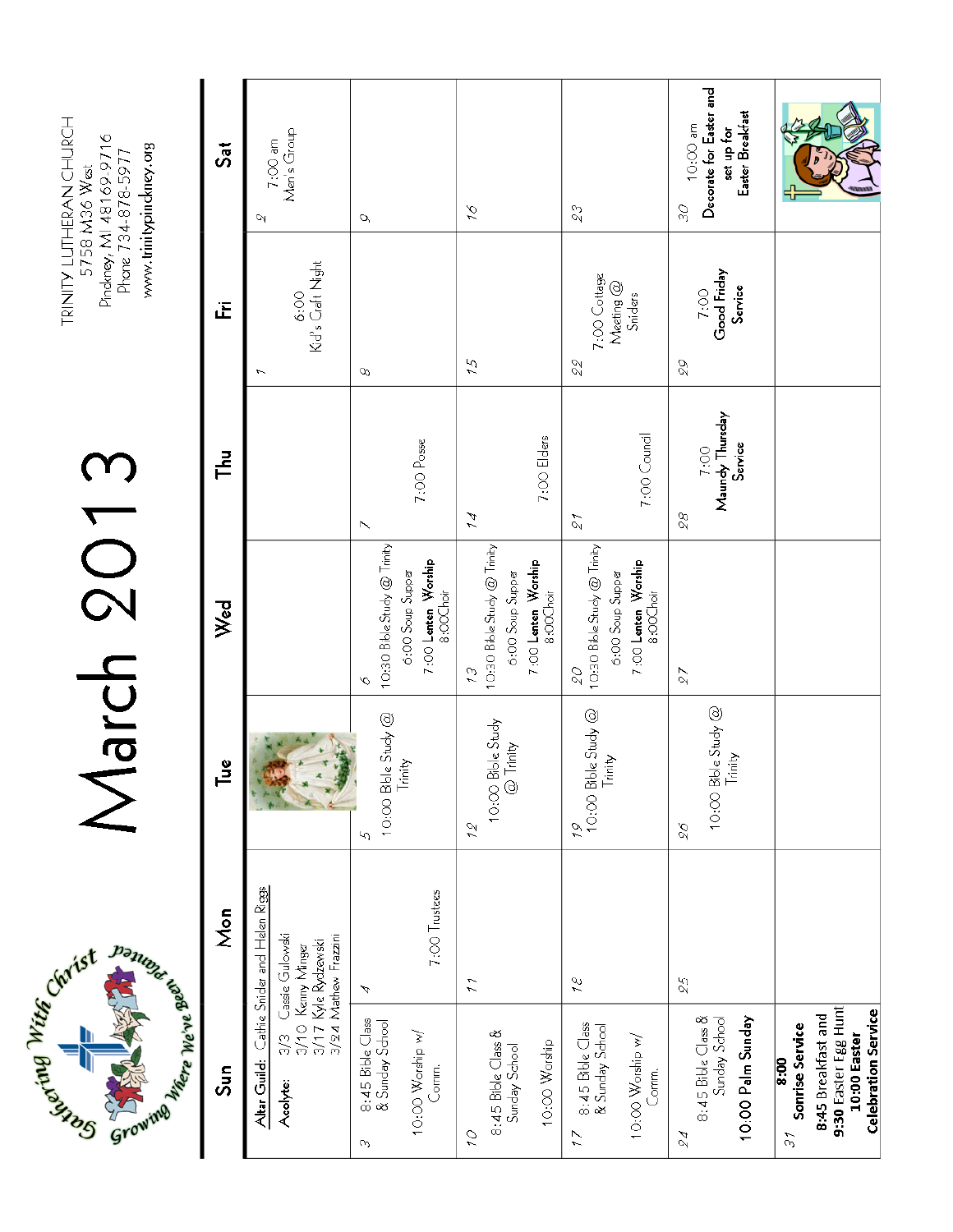# **Youth Group**

# **News**



LCMS is pleased to share with you today, that registration is now open for the annual Michigan District Junior High Youth Gathering taking place July 26-28, 2013 at Concordia University Ann Arbor. This event is for all youth entering grades 7-9 in the fall of 2013. The theme, "UNCHANGING," is based on Hebrews 13:8: "Jesus Christ is the same yesterday and today and forever."

This week, you should have received a postcard inviting you to the event.

# **Lilies**

.



We will be decorating the

altar with Easter lilies again this year. Look for your order form in you mailbox the beginning of March. The cost is \$10.00 each. If you wish to purchase a Lilly, please turn your order form in to Barb Yek by March 20th. Thank you.

CALLING ALL TRINITY LADIES Our next posse meeting will be Thursday, March 7th. At 7 p.m. Please join us for devotions, a short meeting & of course desert! GREAT GIRLS NIGHT OUT! Come learn more about LWML, our up coming Zone Rally to be held right here at Trinity the morning of Sat., April 20th. Kathryn Carlton will be our guest speaker, talking about her mission trips. ( you'll want to put this date on your calendar as well. ) You will also learn about the National LWML Convention this summer, June 27 thru June 30th in Pittsburgh, Pennsylvania. ROAD TRIP LADIES!!

Registration, promotion materials, and other information can be found and downloaded at

www.michigandistrict.org/events/ jrhigh13.

### EARLY BIRD REGISTRATION

Please note that we are offering an early bird registration price of \$115/ person to make it more affordable for your youth to attend. The registration price covers all programming and activities, lodging, food, and a gathering t-shirt. The early bird registration deadline is May 13, 2013. After that date, the price will increase to \$130/ person.



Well Trinity, it looks like we are going to get to enjoy more of our talented musicians in our congregation. They will be added to our Passion Week . Look for us to expand on this in the future .

# **Posse Posts A Note From Barb**

We had our Annual Ham Dinner last Saturday, Feb. 23rd. Thirty six of us enjoyed a delicious meal & evening together. We collected \$235 in our free will offering. The posse has designated this money to hire Bob Meinert from Ministry Development Services. Mr. Meinert is a lay minister who specializes in evangelism & church growth. We are excited to have him help us here at Trinity in our growth process.

Thank you to everyone who brought food & helped to make this evening a success.

### **From our Youth Group Leaders**

We had a great time Bowling on the 22. We had a group of five kids and two adults attend. Bryanna Bickel and friend Jacob, Kenny Minger, Kyle Bickel, Dani Sidebottom, Mitch Minger and Janice Lasko.

The Board of Christian Ed had a Kid's Craft Night that enjoyed a nice little turnout. Mitch would like to thank Youth Group members Jimmy Polenz and Kenny Minger.

### **Winter Jam!**

WinterJam 2013 is almost here! March 24 at Van Andle Arena in Grand Rapids. Usually we leave after Church and return late in the evening. Talk to Mitch Minger and check out **www.jamtour.com** for more details

# **Acolyte:**

- 3/3 Cassie Gulowski
- 3/10 Kenny Minger
- 3/17 Kyle Rydzewski
- 3/24 Mathew Frazzini
- 3/31 Craig Rydzewski

# **Altar Guild:**

**MARCH--**Cathie Snider and Helen Riggs

# **Family Fun Day**

On January 27th., around 25 of us gathered for our annual family fun day after church at White Lodge. A great time was had by all. Some of us spent the afternoon in a game of "Chicken Foot" while others played a few hands of euchre. The kids enjoyed ping pong & a few games of Jenga, plus just hanging out together. Great food too!!!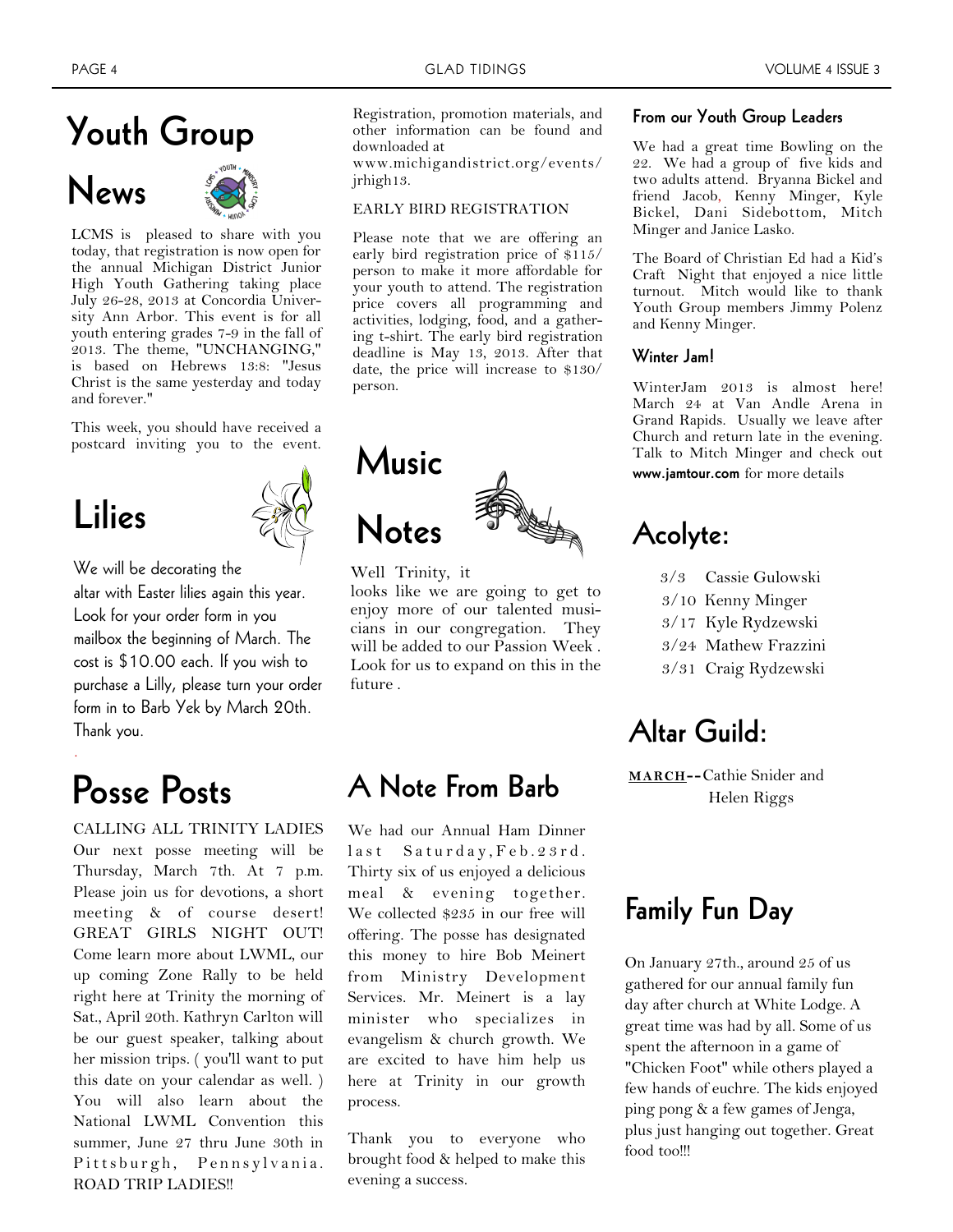### **Christian Education News**

### *Continued from Pastor's Page pg. 1*

what you say. Children sense very early the differences between what we say is important and what really is important as reflected in what we choose to do and not to do. Your own walk with God will reveal itself in your church attendance and partaking at the Lord's Supper, Bible study and devotions, personal habits and time spent with family commitments, and on and on. Your child is watching, Dad.

That's quite a responsibility, isn't it? You know you will fail at times; nevertheless, keep doing. When you fail, confess your sin and rest assured that God will forgive you. Also, He will renew you and give you the power to provide a better example in the future.

In Christ,

Elizabeth Eppler

### **Happy Birthday!!**

A very Happy Birthday from the members of Trinity Lutheran Church: Heidi Pelto 3/5

Joshua Krueger 3/16 Michael Groeller Jr. 3/18 Penny Myers 3/19 Kimberly Gray 3/21

# **Prayer List**

### Praise and thanksgiving

Gracious God and Father, we humbly magnify the wisdom of your ways and in childlike trust commit ourselves to Your fatherly guidance. Uphold us, we pray You by Your right hand, guide us with Your counsel, and receive us at last into glory. We pray for those among us who are in special need of your guidance and healing:

 For John and Diane Menning give them comfort, peace and strength.

## **Upcoming Events**

**MAUNDY THURDSAY** MAR. 28

Service at 7:00

### **GOOD FRIDAY** MAR. 29

Tenebrae Service at 7:00

### **EASTER SUNDAY** MAR. 31

Easter Sunday Worship Services are at 8 and 10 a.m. Please join us also in between services for our Easter breakfast at 8:45 and the children's Easter egg hunt at 9:30

### **THE CROSS AND THE LIGHT** MAR. 24-31

MUSIC HALL DETROIT WWW.CROSSANDLIGHT.COM

**THE MUSIC HALL IN DE-TROIT** is having a "deeply moving musical journey through Christ's Passion, Death, and Resurrection. This powerful performance will bring you to the foot of the Cross to experience Jesus' final hours in a way that becomes a personal and profound encounter with our Savior. After Jesus' death, the Risen Lord appears to His Apostles and prepares them for Pentecost. This joy-filled experience will leave you uplifted!. Don't Miss It! March 24 -31. Also see info on bulletin board in the Narthex.

### **Anniversar**y wishes go out to: Janet & (Raymond) Salla 3/26



**Ecclesiastes 11:8** However many years a man may live, let him

**Colossians 3:14**  And beyond all these things put on love, which is the perfect bond of unity.

Danielle Sidebottom 3/27 enjoy them all. (NIV)

> Georgia Rydzewski - hospitalized

Kenneth Minger 3/21 Samantha Minger 3/21 Marsha Wallace 3/22 Doris Young 3/22 Alexa Glynn 3/24 Andrew Hollister

(Dixie) Russell 3/31

3/24

- Lee Clacher--hospitalized, comfort and strength for he and Carol
- Carolyn and Joe Benkovsky and family.
- Cathie Snider relief from pain
- Jeannette Fansler continued healing from shingles
- Richard Parks, Kenny Cadle and Terry Kaczmarek
- For the soldiers overseas who are still protecting freedoms, our own and others in the world: Brandon Snider in Korea, Tyler Martin, Ken Alton and Anthony Chapman who are serving in Afghanistan.
- Guidance, wisdom and strength of faith for the Congregation of Trinity as they make decisions that will help it to grow.
- Pray for our Missionaries in other countries that they remain safe in Your care as they spread Your Word